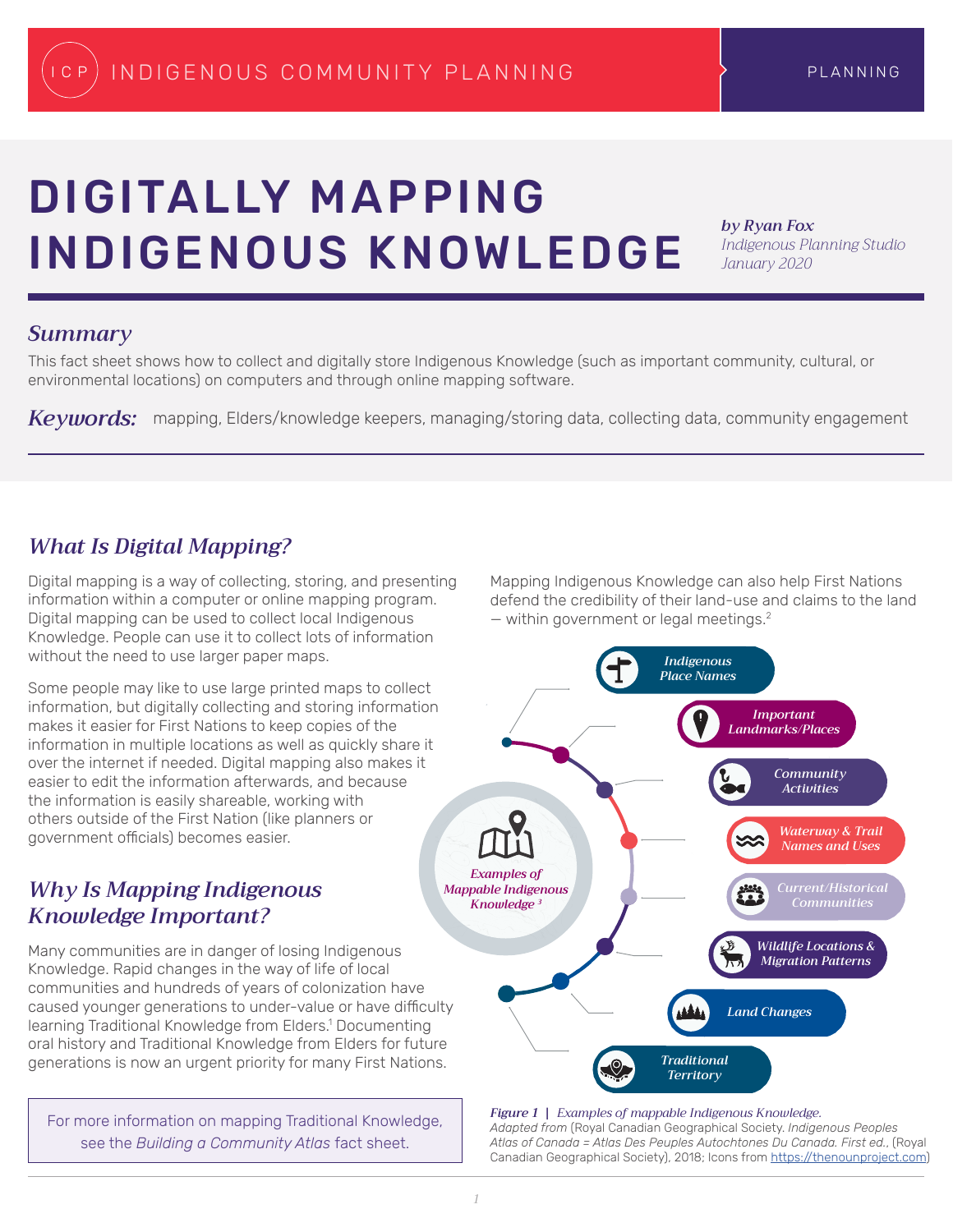# *What Is Digital Mapping?*

You can use many types of mapping programs. ArcMap, QGIS, and Google Earth Pro are three popular mapping programs.

*ArcMap and QGIS* are professional mapping programs. They need strong computers to run smoothly, and both offer a large number of tools to create accurate and detailed mapping information. The main difference between the two programs is the cost and which computer systems they work on. ArcMap needs to be purchased and typically can only work on computers with a Windows system.4 QGIS is free to use and works on both Windows and Mac systems (as well as others).5

*Google Earth Pro* can be easy to learn and is commonly used by mapping professionals and the general public. The program is also free, works on limited internet connections, and can be used on many types of computers. The program can use and display ArcMap or QGIS files by simply dragging the file onto the map.

Because Google Earth Pro contains less tools than ArcMap or QGIS, the information created on it may not be as accurate or detailed as the other two programs. Google Earth Pro also creates different file types (KML/KMZ) with less information.<sup>6</sup> If you choose to use Google Earth, you'll likely be using the 'Pin' and 'Polygon' tool the most. Once information is added, the created layers in the program can be saved by clicking on the layer folder on the left side of the page and selecting 'Save As'.

For smaller communities or communities with limited internet connectivity, using Google Earth Pro may be the best option for mapping Indigenous Knowledge.

For more information on how to use Google Earth Pro, please see the 'FURTHER READING' section at the end of this Fact Sheet.

# *How Do You Prepare for and Perform Mapping Interviews?*

## Ideal Location for the Interview

The interview location should be accessible to the participants. The ideal location for having a digital mapping interview session would be in a private room with a table and some source of internet connection. A table is needed for equipment, beverages, and additional paper documents. Quiet and private locations are good if the interviews are being recorded or if the information from the participants is confidential. If using a projector, try to get a darker room with a clear white wall or screen to project the map onto.<sup>7</sup>

For more information, see the *Creating a Communication Plan* and *Selecting TLE Lands* fact sheets.

#### EQUIPMENT, DOCUMENTS, AND SUPPLIES TO CONSIDER BRINGING FOR MAPPING INTERVIEWS



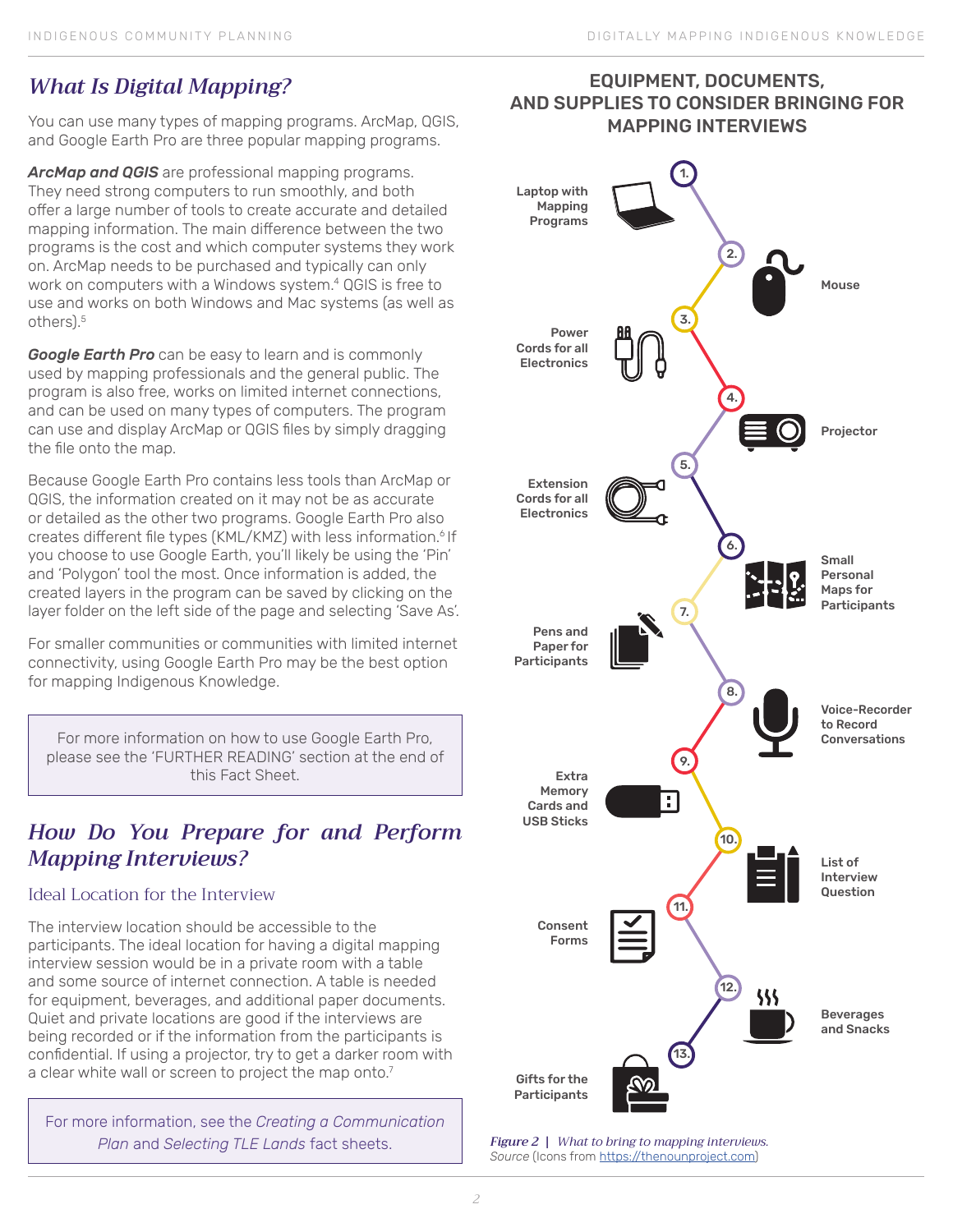#### People Involved in the Interview

If possible, it is good to have around two people collecting information, one community liaison, and up to four interview participants at a time. A community liaison would be somebody familiar with the community and the surrounding area, as well as someone the community trusts. If there are more than four interview participants, it may not allow each participant to fully participate in the interview.<sup>8</sup>

#### Performing Mapping Interviews

Mapping interviews can take up to one to three hours. If the interview is longer than an hour, try to take a break at some point to avoid overwhelming the participants.<sup>9</sup> Try to make the interviews feel casual, this can help the participants feel comfortable. Also, try to be flexible with interview times and how the interview questions are asked. Before starting, try to let the participants know about the project, what will happen during the interview, and what the jobs of the people in the room are.

Try to work on one clear mapping target at a time within the interview so it doesn't become confusing to the participants. Also try to make sure all of the interviews follow the same methods and procedures.10

If some information feels confidential, always err on the side of caution.<sup>11</sup> Difficult or unpleasant interviews can scare away future participants, so try to make them comfortable and friendly. When finished, if possible try to let the participants know about the next steps with the project and ask for their help to check the spelling of location names.

## *What Are Possible Interview and Mapping Challenges?*

Sometimes you won't get mappable information during the interviews. Just make a note if someone participated in the interview but didn't give any mappable information.12

Sometimes information is given too quickly. Try to wait for the right moment to have them share the information again.

When collecting data, try to mark locations with points rather than circling or marking the location boundaries. In some situations, mapping the boundaries of an Indigenous location may create unnecessary limitations on the area because it can restrict the importance of the location within and around the marked boundary.<sup>13</sup>

Sometimes participants will not be familiar with how your map works, so be prepared for these challenges and leave time to share your knowledge about the mapping process with participants.14

## *Final Thoughts*

Collecting and digitally storing Indigenous Knowledge can help preserve large amounts of traditional and cultural Indigenous Knowledge from Elders and community. Learning how to collect and map the knowledge helps educate youth and may also help defend the credibility of future land claims.

# *Further Reading*

**Building a Community Atlas** by Bradley Muller

This fact sheet outlines the typical purpose, process, and management of community atlas'.

**Creating a Communication Plan** by Isaac Laapah

This fact sheet discusses what an engagement and communication plan is, its components, how to structure it and how to measure the success of the plan.

#### **Selecting TLE Lands** by Justin Loma

The fact sheet explains the five stages of selection for implementing Treaty Land Entitlement. This includes land use mapping skills; land selection; and accessing and finding the desired land.

#### **ArcMap and ArcGIS**

A pay-to-use mapping program for Windows computers.

To download or for more information, please visit [https://www.esri.com/en-us/arcgis/about-arcgis/overview.](https://www.esri.com/en-us/arcgis/about-arcgis/overview)

(Continued on Page 4)